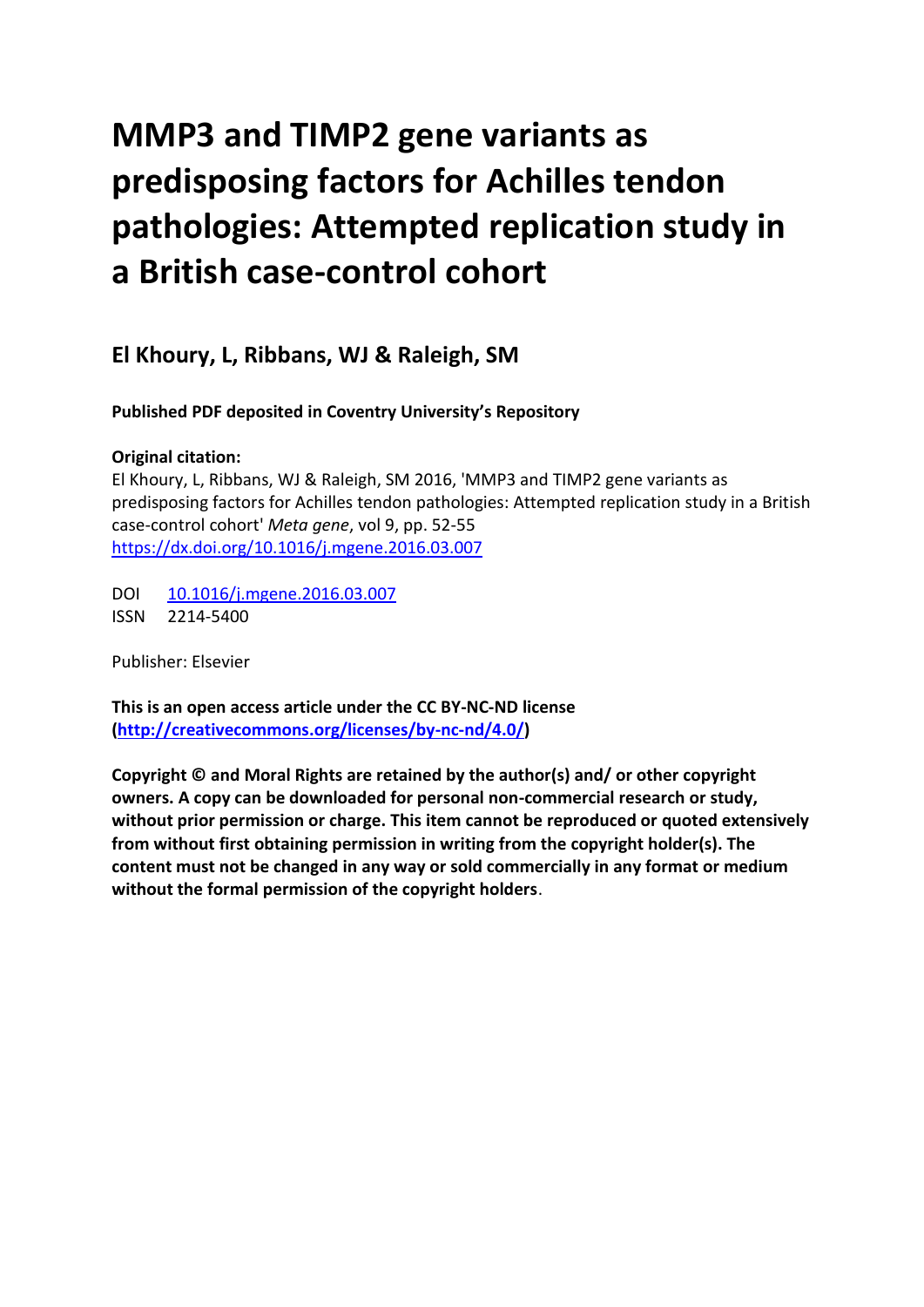Contents lists available at ScienceDirect

## Meta Gene



#### journal homepage: <www.elsevier.com/locate/mgene>

### MMP3 and TIMP2 gene variants as predisposing factors for Achilles tendon pathologies: Attempted replication study in a British case–control cohort



Louis El Khoury <sup>a,b</sup>, William J. Ribbans <sup>a</sup>, Stuart M. Raleigh <sup>a,\*</sup>

a The Centre for Physical Activity and Chronic Disease, The Institute of Health and Wellbeing, University of Northampton, UK **b** School of Biological Sciences, University of Essex, UK

#### article info abstract

Article history: Received 29 March 2016 Accepted 29 March 2016 Available online 30 March 2016

Keywords: Tendon rupture Achilles tendon MMP3 TIMP2 ATP RUP qPCR

Variants within the MMP3 (rs679620) and TIMP2 (rs4789932) genes have been associated with the risk of Achilles tendon pathology (ATP) in populations from South Africa and Australia. This study aimed to determine whether these variants were associated with the risk of ATP in British Caucasians. We recruited 118 cases with ATP, including a subset of 25 individuals with Achilles tendon rupture (RUP) and 131 controls. DNA samples were isolated from saliva and genotyped using qPCR. For the TIMP2 rs4789932 variant we found a significant  $(p = 0.038)$  difference in the genotype distribution frequency between males with ATP (CC, 39.4%; CT, 43.7%; TT, 16.9%) compared to male controls (CC, 20.7%; CT, 59.8%; TT, 19.5%). We also observed a difference in the TIMP2 rs4789932 genotype distribution between males with rupture compared to male controls ( $p = 0.038$ ). The MMP3 rs679620 GG genotype was found to be overrepresented in the Achilles tendon rupture (RUP) group (AA, 24.0%; AG, 32.0%; GG, 44.0%) compared to controls (AA, 26.7%; AG, 54.2%; GG, 19.1%). In conclusion, the CT genotype of the TIMP2 rs4789932 variant was associated with lower risk of ATP in males. Furthermore, while we revealed differences for both variants in genotype distribution between the RUP and control groups, the sample size of the RUP group was small and confirmation would be required in additional cohorts. Finally, although both the TIMP2 rs4789932 and MMP3 rs679620 variants tentatively associated with ATP, there were differences in the direction of association compared to earlier work.

© 2016 The Authors. Published by Elsevier B.V. This is an open access article under the CC BY-NC-ND license (<http://creativecommons.org/licenses/by-nc-nd/4.0/>).

### 1. Introduction

Achilles tendon pathology (ATP) is an umbrella term that refers to both Achilles tendinopathy (TEN) and Achilles tendon rupture (RUP). ATP is a debilitating condition and most cases are related to overuse injury caused by chronic or acute exposure to repetitive micro-traumas [\(Kvist, 1994\)](#page-4-0). Several intrinsic and extrinsic risk factors for ATP have been reported, and an increasing number of association studies have demonstrated that genetic variants can predispose to the condition [\(Raleigh and Collins, 2012](#page-4-0)).

The extracellular matrix (ECM) within a tendon consists of collagen fibrils, proteoglycans, glycoproteins and glycosaminoglycans [\(Sharma](#page-4-0) [and Maffulli, 2005](#page-4-0)). In addition to structural proteins, non-structural proteins and enzymes contribute towards homeostasis by constantly remodelling the ECM [\(Magra and Maffulli, 2005\)](#page-4-0). MMP3 belongs to the family of metalloproteinases (MMPs) which are known for their role in controlling the ECM integrity by catalytically degrading structural proteins including laminin, fibronectin, and various types of collagen [\(Somerville et al., 2003; Birkedal-Hansen et al., 1993\)](#page-4-0). MMP3 is known to stimulate the activity of other MMPs which eventually contribute towards the catalysis of other proteins within the ECM [\(Toth et al., 2003\)](#page-4-0). However, MMP3 mRNA levels have been consistently shown to be lower in ATP samples when compared to the controls [\(Ireland et al., 2001;](#page-4-0) [Alfredson et al., 2003](#page-4-0)). Tissue inhibitors of metalloproteases (TIMPs) are known for their role in inhibiting the activity of metalloproteinases by interacting with the MMP active site [\(Young et al., 2002](#page-4-0)). Although TIMP2 does not inhibit the activity of MMP3, it inhibits the activation of MMP2 which works in parallel with MMP3 to activate MMP9 [\(Toth](#page-4-0) [et al., 2003\)](#page-4-0). Therefore, by limiting the activity of MMP2, TIMP2 is considered to indirectly reduce the impact of MMP3 activity.

Recent work has shown that the rs679620 single nucleotide polymorphism (SNP) within the MMP3 gene and the rs478992 SNP within the TIMP2 gene were risk factors for ATP in a South African ([Raleigh](#page-4-0) [et al., 2009](#page-4-0)) and a combined South African and Australian cohort respectively [\(El Khoury et al., 2013\)](#page-4-0). However, as genetic predisposition to multifactorial phenotypes is often population specific, we wished to

2214-5400/© 2016 The Authors. Published by Elsevier B.V. This is an open access article under the CC BY-NC-ND license [\(http://creativecommons.org/licenses/by-nc-nd/4.0/\)](http://creativecommons.org/licenses/by-nc-nd/4.0/).



Abbreviations: ATP, Achilles tendon pathology; ECM, Extra cellular Matrix; MMP, Matrix metalloproteinase; RUP, Rupture; TEN, Tendinopathy; TIMP2, Tissue inhibitors of metalloproteinases.

<sup>⁎</sup> Corresponding author at: School of Health, University of Northampton, Northampton NN2 7AL, UK.

E-mail address: [stuart.raleigh@northampton.ac.uk](mailto:stuart.raleigh@northampton.ac.uk) (S.M. Raleigh).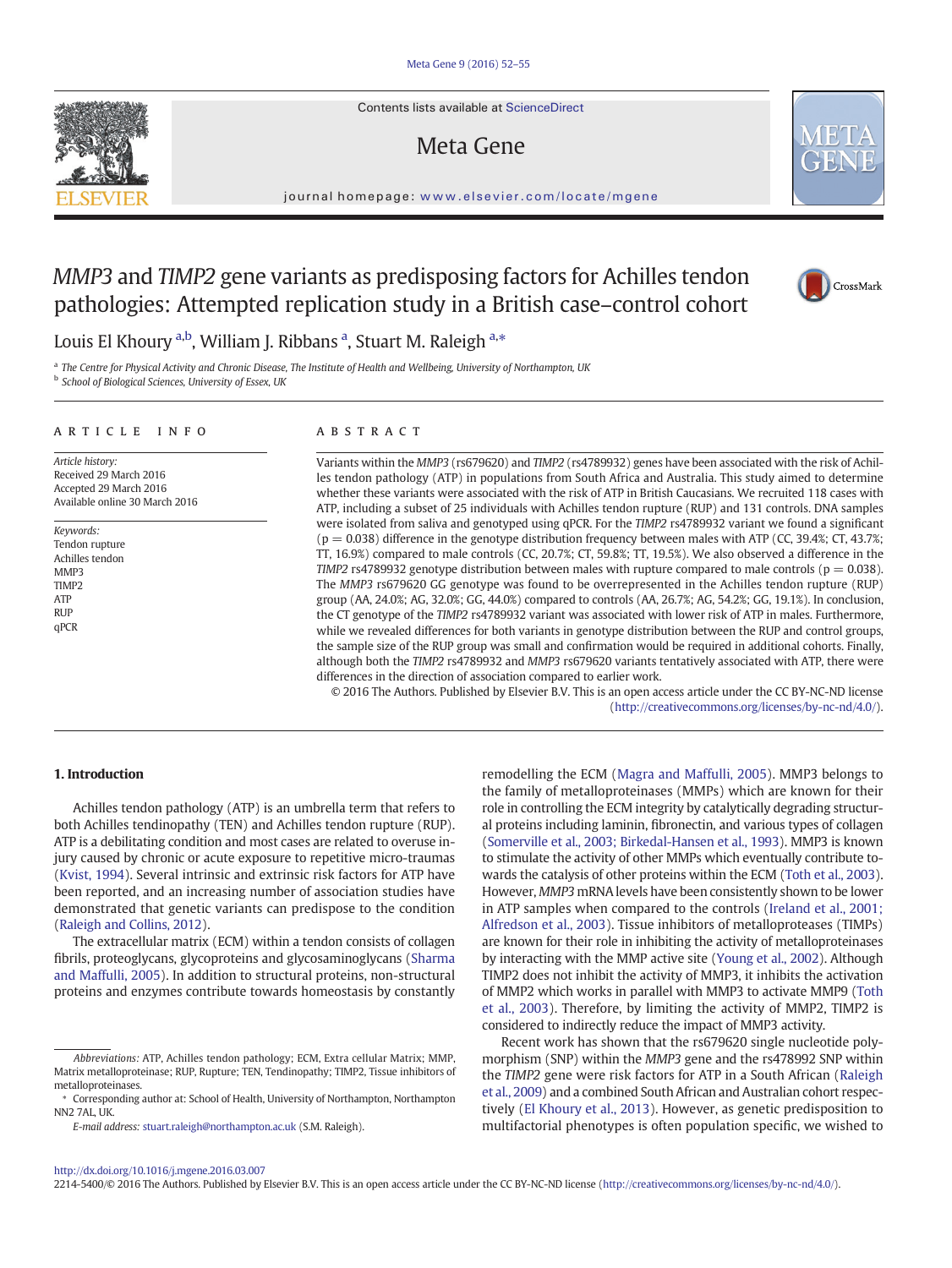ascertain whether these polymorphisms were also risk factors in a recently recruited British population.

#### 2. Materials and methods

One hundred and eighteen (47 females and 71 males) British Caucasian participants diagnosed with Achilles tendon pathology (ATP) and 131 (49 females and 82 males) asymptomatic British Caucasian controls (CON) were recruited for this case–control genetic association study. All case participants were recruited from The County Clinic, Northampton, UK between 2011 and 2014. A suitable control population of physically active individuals with regular exposure to lower limb exercise (minimum 2 h/week of high intensity exercise) and no history of Achilles tendon pathology, were recruited from sports clubs within the East Midlands area. All participants gave written informed consent, according to the Declaration of Helsinki, and completed a medical and injury history questionnaire. All participants with ATP were diagnosed by the medical professional and co-author WJR based on the clinical criteria reported in previous studies ([Mokone et al., 2005; September et al., 2009](#page-4-0)). For patients with tendon ruptures, the clinical diagnosis was corroborated in most cases (88.0%,  $n = 22$ ) by either imaging (60.0%,  $n = 15$ ) and/or surgical observation (52.0%,  $n = 13$ ). Our recruitment and experimental protocols were approved by the University of Northampton Research Ethics Committee.

The ATP group consisted of 93 (39 females and 54 males) participants with chronic Achilles tendinopathy (TEN), and 25 (8 females and 17 males) participants with Achilles tendon rupture (RUP). Patients with chronic Achilles tendinopathy (TEN) were diagnosed as suffering from either non-insertional ( $n = 51, 54.8\%$ ), insertional tendinopathy  $(n = 28, 30.1\%)$ , or both  $(n = 14, 15.0\%)$ . Achilles ruptures were categorised as full or partial ruptures. For the purpose of analysis, participants diagnosed with Achilles tendinopathy who later sustained an Achilles rupture ( $n = 12$ ), were included in the RUP group. At the time of recruitment participants in the ATP group were generally healthy with the exception of 18 (15.2%) individuals who were on medication for different cardiovascular conditions. We also report that 34 (28.8%) ATP cases reported a history of tendinopathy in a tendon other than the Achilles tendon, 46 (38.9%) reported a history of ligament injury.

Saliva samples were collected from each participant using Oragene™ OG-500 tubes (DNA Genotek, Ontario, Canada). DNA was extracted according to the manufacturer's protocol using a PT-L2P lysis solution. DNA samples were genotyped for the MMP3 rs679620 and TIMP2 rs4789932 gene variants using fluorescence-based TaqMan® Custom SNP Genotyping Assays (Applied Biosystems, Foster City, CA, USA). The qPCR reactions contained probes and primers and PCR mastermix containing AmpliTaq DNA Polymerase Gold (Applied Biosystems, Foster City, CA, USA) in a total reaction volume of 6 μL. PCR was performed on an Applied Biosystems StepOnePlus™ realtime PCR system (Applied Biosystems, Foster City, CA, USA). Genotypes were determined following end point fluorescence analysis using Applied Biosystems StepOnePlus™ real-time PCR software Version 2.1. Rox was used as a passive reference and each PCR run included a number of both positive (sample repeats) and negative (water) controls.

Data were analysed using SPSS Version 20 (IBM SPSS, IBM Corp, Somers, NY, USA) statistical programme. A chi-squared  $(\chi^2)$  analysis was used to determine whether significant genotype and/or allele distribution differences existed between CON and ATP groups. An independent t-test was used to establish if any significant differences existed between the participants' characteristics of the ATP and CON groups and an analysis of variance was used to identify differences in participants' characteristics when grouped into genotypes. In all analyses significance was accepted when  $p < 0.05$ . No adjustment for multiple testing was made due to the rationale described in our previous studies [\(Posthumus et al., 2011](#page-4-0)). Hardy–Weinberg equilibrium was determined using Michael H. Court's (2005–2008) online calculator ([www.tufts.](http://www.tufts.edu) [edu](http://www.tufts.edu)). We used Quanto software (version 1.2) for power calculations and found that, for our entire cohort, the sample size was sufficient to detect associations with approximately 80% power at the  $p < 0.05$ level with odds ratios of 2.2 and above.

#### 3. Results

The CON and ATP groups were matched for age, height, weight, and body mass index (BMI). However, when the data was stratified according to gender, we found a difference in height ( $p = 0.023$ ) between the males ATP and CON groups. Males in the CON group were taller than those in the ATP group [\(Table 1\)](#page-3-0). However, height was not a confounding variable in our analysis as genotypes at both of the loci tested did not associate with height.

The allele and genotype distribution frequencies for the MMP3 and TIMP2 variants are shown in [Tables 2 and 3](#page-3-0) respectively. We found a significantly ( $p = 0.021$ ) different genotype distribution frequency of the MMP3 rs679620 variant between the CON (AA, 26.7%; AG, 54.2%; GG, 19.1%) and the RUP (AA, 24.0%; AG, 32.0%; GG, 44.0%) groups. The GG genotype was significantly over-represented among the RUP group  $(p = 0.009; OR = 3.33; 95% CI 1.35–8.21)$ , whereas the AG genotype was significantly over-represented among the CON group ( $p = 0.046$ ;  $OR = 2.51$ ; 95% CI 1.01–6.23). However, the number of patients who presented with ruptures was small and, as such, this result would require confirmation in additional cohorts. In addition, we found a significantly different ( $p = 0.038$ ) genotype distribution for the TIMP2 rs4789932 variant in male participants between the CON (CC, 20.7%; CT, 59.8%; TT, 19.5%) and ATP (CC, 39.4%; CT, 43.7%; TT, 16.9%) groups. The CT genotype was significantly over-represented within the male CON group ( $p = 0.004$ ; OR = 2.75; 95% CI 1.38-5.44), whereas the CC genotype was over represented in the ATP group ( $p = 0.012$ ; OR  $=$ 2.49; 95% CI 1.22–5.09). A similar trend in distribution was found between the male CON and RUP groups ( $p = 0.038$ ).

There was no significant genotypic distribution difference for the TIMP2 rs4789932 variant between the CON and ATP groups within female participants ( $p = 0.639$ ), or in the combined male plus female group ( $p = 0.364$ ). Furthermore, we report no genotypic distribution differences for the MMP3 rs679620 variant between the CON and ATP groups ( $p = 0.413$ ), or between the CON and the TEN group ( $p =$ 0.564) ([Table 2](#page-3-0)). We also report no allelic distribution difference for either gene variants between the CON and ATP groups ([Tables 2 and 3](#page-3-0)). All the genotype distribution groups included in this study were in Hardy–Weinberg equilibrium (HWE).

### 4. Discussion

We have primarily found a significant association ( $p = 0.021$ ) between the MMP3 rs679620 variant and Achilles tendon rupture, with the GG genotype being over represented in the RUP group compared to the CON group. In an earlier study we found that the GG genotype was a risk factor for Achilles tendinopathy but not Achilles tendon rupture in South Africans Caucasians [\(Raleigh et al., 2009\)](#page-4-0). The G allele of the rs679620 locus is known to increase MMP3 expression [\(Foster](#page-4-0) [et al., 2012\)](#page-4-0), as it is in high linkage disequilibrium (LD) with the 5A allele of the rs3025058 variant ([Chen et al., 2012\)](#page-4-0). The 5A allele has been reported to up-regulate MMP3 mRNA levels ([Ye, 2006](#page-4-0)). Accordingly, over-expression of the MMP3 gene could increase the risk of tendon degeneration since MMP3 protein plays a role in the breakdown of ECM substrates such as proteoglycan, decorin, and laminin ([Birkedal-](#page-4-0)[Hansen et al., 1993](#page-4-0)). Therefore, an accelerated or excessive MMP3 mediated destruction of some of these ECM components might predispose to tendon rupture.

We have also shown that the TIMP2 rs4789932 variant is associated with the risk of ATP in British males. Specifically, the CC genotype was over represented in the ATP and RUP groups compared to an over representation of the CT genotype in the CON group. This finding differs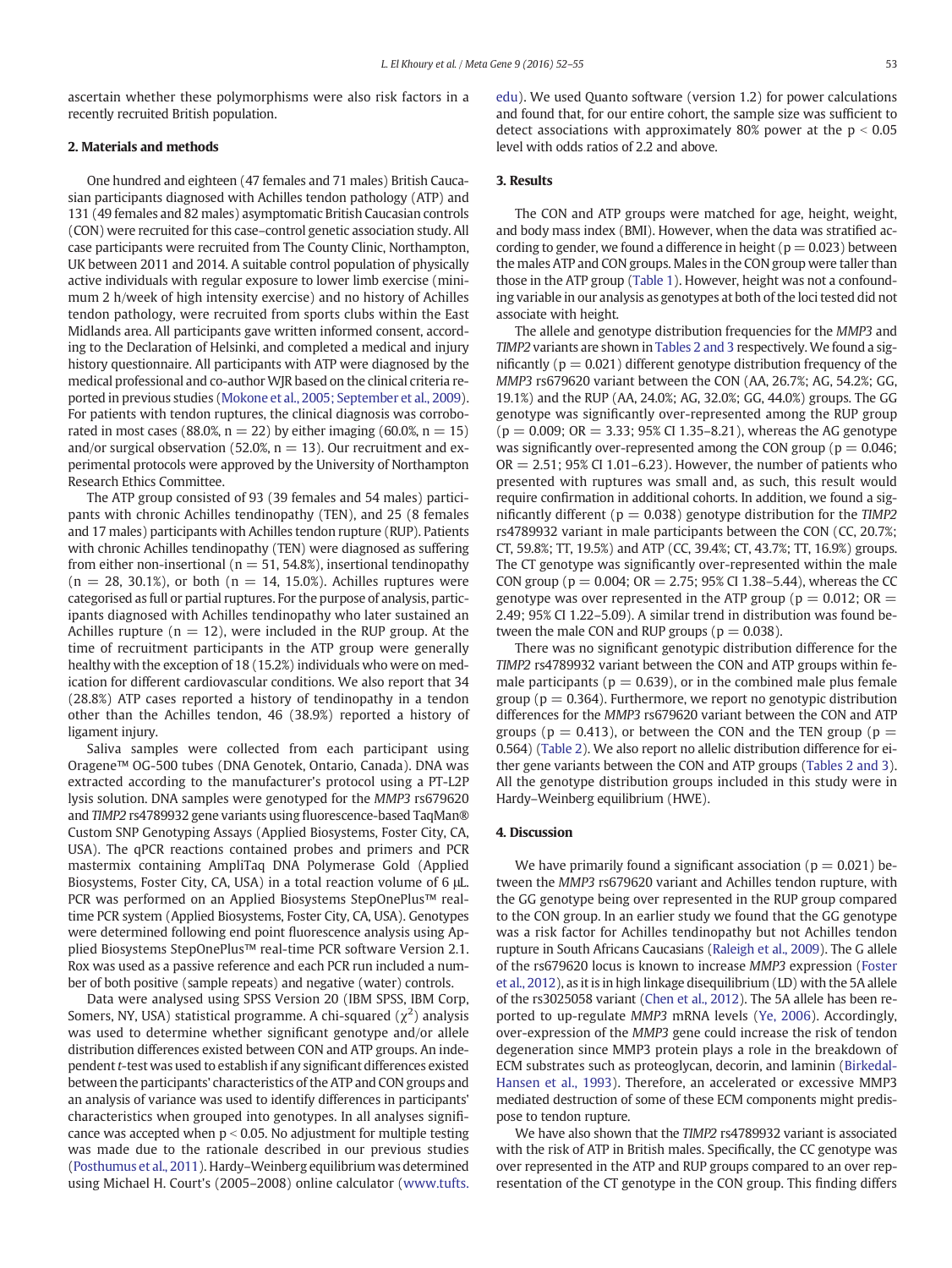<span id="page-3-0"></span>Table 1

|                                   |                                   |                                   |                | Female               |                      |         | Males               |                     |         |  |
|-----------------------------------|-----------------------------------|-----------------------------------|----------------|----------------------|----------------------|---------|---------------------|---------------------|---------|--|
|                                   | $CON (n = 131)$                   | $ATP(n = 118)$                    | P-value        | CON $(n = 49)$       | ATP $(n = 47)$       | P-value | $CON (n = 82)$      | ATP $(n = 71)$      | P-value |  |
| Age <sup>a</sup><br>Gender (Male) | $41.7 \pm 11.6$ (124)<br>62.6(82) | $43.7 \pm 13.8$ (117)<br>60.2(71) | 0.225<br>0.695 | $44.3 + 14.4(48)$    | $43.3 \pm 13.2$ (46) | 0.691   | $40.0 \pm 11.5(76)$ | $43.9 + 14.4(71)$   | 0.071   |  |
| Height (cm)                       | $174.9 \pm 10.4$ (123)            | $172.9 \pm 9.2$ (115)             | 0.122          | $165.5 \pm 7.1(48)$  | $165.0 \pm 5.6(46)$  | 0.731   | $180.9 \pm 7.2(75)$ | $178.2 + 7.1(69)$   | 0.023   |  |
| Weight $(kg)^b$                   | $80.1 \pm 19.6$ (124)             | $78.7 \pm 15.6$ (86)              | 0.544          | 63.7 $\pm$ 10.9 (48) | $67.6 \pm 11.0$ (35) | 0.111   | $90.6 \pm 16.4(76)$ | $86.3 \pm 13.7(51)$ | 0.126   |  |
| BMI $\left(\frac{kg}{m^2}\right)$ | $25.9 \pm 4.5$ (123)              | $26.3 \pm 4.1$ (86)               | 0.543          | $23.2 \pm 3.5(48)$   | $24.9 \pm 4.7$ (35)  | 0.061   | $27.6 \pm 4.4(75)$  | $27.2 \pm 3.3(51)$  | 0.558   |  |

General biological characteristics of the British Achilles tendon pathology (ATP) group and the asymptomatic control (CON) group, as well as the gender sub-groupings.

Values are expressed as mean  $\pm$  SD or a frequency (%). The total number of participants (n). The maximum number (n) of participants in each category is also indicated at the top of each column.

<sup>a</sup> Age of the ATP, TEN, and RUP groups is at the age of initial injury, while the age of the CON groups is at the age of recruitment.

**b** Weight of the ATP, TEN, and RUP groups at the time of initial injury, while the weight of the CON groups is at the time of recruitment cm, centimetres; kg, kilogrammes; m, metres.

with an earlier study in which the CC genotype was over represented among controls and the CT genotype associated with ATP cases in a combined Australian and South African Caucasian population ([El](#page-4-0) [Khoury et al., 2013\)](#page-4-0). However, although the direction of the association found in this study (CC genotype as risk factor) was opposite to that reported in the earlier work (CC genotype as protective factor), the data might indicate that a complex mechanism underlies the involvement of this locus in the predisposition to ATP. Indeed it has recently been noted that reverse effects in genetic association studies may reveal additional information about a susceptibility locus that was previously unknown. For example, minor alterations in allele frequency between populations, differences in interacting loci, gene–gene, and gene– environment interactions may all contribute to a reverse effect, even in populations that are of the same ethnicity but drawn from different geographic locations [\(Greene et al., 2009\)](#page-4-0). The reversal effect could also be due to a difference in LD between the associated and the causative variant between different populations of the same ethnicity [\(Ferreiros-Vidal et al., 2007\)](#page-4-0). Furthermore, it is possible that genes in individuals from different regions undergo local adaptation following geographical and environmental isolation (Tiffi[n and Ross-Ibarra,](#page-4-0) [2014; Sexton et al., 2014](#page-4-0)). This can sometimes be explained by the concept of conditional neutrality where an allele can be neutral in certain locations and risk related in a completely different setting ([Fournier-](#page-4-0)[Level et al., 2011\)](#page-4-0). Such effects have been reported in systemic lupus erythematosus, where the PD1.3A allele of the PDCD1 gene associates with risk related characteristics in some European Caucasian populations but it has protective characteristics in others ([Ferreiros-Vidal](#page-4-0) [et al., 2007; Ferreiros-Vidal et al., 2004\)](#page-4-0). With relevance to this, the association described in this study was found in British Caucasian males whereas our previous work was conducted in a Caucasian population of both genders recruited from Australia and South Africa [\(El Khoury](#page-4-0) [et al., 2013](#page-4-0)).

At present we cannot specifically explain why the TIMP2 rs4789932 variant influences the risk of ATP or Achilles tendon rupture but it is noteworthy that a number of studies have found that TIMP2 expression

is altered in tendon tissue under a variety of conditions. For example, [Jones et al. \(2006\)](#page-4-0) have shown that TIMP2 expression is reduced in human degenerate Achilles tendon compared to healthy tissue. Furthermore ageing was found to significantly reduce the expression level of TIMP2 in rabbit patellar tendons ([Thornton et al., 2013](#page-4-0)). Hence, a reduction in TIMP2 levels might contribute to tendon degradation since lower levels have been speculated to disrupt the TIMP/MMP balance and adversely alter ECM homeostasis ([Pasternak et al., 2010\)](#page-4-0). Interestingly, TIMP2 expression in human ruptured Achilles tendon has been found to increase relative to non-rupture tendon samples [\(Karousou et al.,](#page-4-0) [2008\)](#page-4-0) and a study in rodents showed that overuse of the supraspinatus tendon was accompanied by an intial decrease in TIMP2 levels followed by a subsequent rise ([Attia et al., 2013\)](#page-4-0). This latter observation may well explain the observed decrease in TIMP2 during tendon degradation which apparently takes place at the pre-rupture stage [\(Jones et al.,](#page-4-0) [2006](#page-4-0)). Consequently, a rupture may occur at an advanced stage of tendinopathy and thus might be accompanied by an increase in TIMP2 levels.

In summary, this study follows the work previously conducted in South African and Australian Caucasian populations [\(Raleigh et al.,](#page-4-0) [2009; El Khoury et al., 2013](#page-4-0)). These earlier studies showed that both the MMP3 rs679620 and the TIMP2 rs4789932 variants associated with ATP in the South African cohort (MMP3 rs679620 variant) [\(Raleigh et al., 2009\)](#page-4-0) and when both populations were combined (TIMP2 rs4789932 variant) [\(El Khoury et al., 2013\)](#page-4-0). Our present study in British Caucasians reveals that the association of the TIMP2 rs4789932 variant with ATP and Achilles tendon rupture is only apparent in males. Furthermore, we found that it was carriage of the CC genotype that inferred risk as opposed to the CT genotype in the combined South African and Australian cohorts which inferred risk of ATP but not Achilles tendon rupture. Finally, for the MMP3 rs679620 variant, we found a tentative association between the GG genotype with Achilles tendon rupture but not with tendinopathy per se.

To conclude, although this study did not directly replicate the direction of associations we found in earlier work [\(Raleigh et al., 2009;](#page-4-0)

#### Table 2

The genotype and allele frequency distribution of MMP3 rs679620 variant within the British control (CON) and Achilles tendon pathology (ATP) groups, as well as the chronic Achilles tendinopathy (TEN) and Achilles tendon rupture (RUP) sub-groups.

|               |                    |            |                    |                    | Female             |            |                    | Male       |                    |          |                    |                    |
|---------------|--------------------|------------|--------------------|--------------------|--------------------|------------|--------------------|------------|--------------------|----------|--------------------|--------------------|
|               | <b>CON</b>         | ATP        | TEN                | <b>RUP</b>         | <b>CON</b>         | <b>ATP</b> | <b>TEN</b>         | <b>RUP</b> | <b>CON</b>         | ATP      | <b>TEN</b>         | <b>RUP</b>         |
| MMP3 rs679620 | $n = 131$          | $n = 118$  | $n = 93$           | $n = 25$           | $n = 49$           | $n = 47$   | $n = 39$           | $n = 8$    | $n = 82$           | $n = 71$ | $n = 54$           | $n = 17$           |
| AA            | 26.7(35)           | 31.4(37)   | 33.3(31)           | 24.0(6)            | 22.6(12)           | 31.9(15)   | 33.3(13)           | 25.0(2)    | 28.0(23)           | 31.0(22) | 33.3(18)           | 23.5(4)            |
| AG            | 54.2 (71)          | 45.8(54)   | 49.5(46)           | 32.0(8)            | 61.2(30)           | 46.8(22)   | 48.7 (19)          | 37.5(3)    | 50.0(41)           | 45.1(32) | 50.0(27)           | 29.4(5)            |
| GG            | 19.1(25)           | 22.9(27)   | 17.2 (16)          | 44.0(11)           | 14.3(7)            | 21.3(10)   | 17.9 (7)           | 37.5(3)    | 22.0(18)           | 23.9(17) | 16.7(9)            | 47.1(8)            |
| P Value       | 0.413 <sup>a</sup> |            | 0.564 <sup>b</sup> | 0.021 <sup>c</sup> | 0.358 <sup>a</sup> |            | 0.499 <sup>b</sup> | 0.248c     | 0.831 <sup>a</sup> |          | 0.684 <sup>b</sup> | 0.122 <sup>c</sup> |
| <b>HWE</b>    | 0.301              | 0.396      | 0.879              | 0.056              | 0.097              | 0.716      | 0.990              | 0.500      | 0.973              | 0.428    | 0.834              | 0.120              |
| G allele      | 46.2 (121)         | 45.8 (108) | 41.9(78)           | 60.0(30)           | 44.9 (44)          | 44.7(42)   | 42.3(33)           | 56.3(9)    | 47.0 (77)          | 46.5(66) | 41.7(45)           | 61.8(21)           |
| P Value       | $0.925^{\rm a}$    |            | 0.373 <sup>b</sup> | 0.073 <sup>c</sup> | 0.976 <sup>a</sup> |            | 0.731 <sup>b</sup> | 0.399c     | 0.934 <sup>a</sup> |          | 0.391 <sup>b</sup> | 0.116 <sup>c</sup> |

Values are expressed as a frequency with the number of participants (n) in parentheses.

a CON vs ATP.

**b** CON vs TEN.

 $c$  CON vs RUP